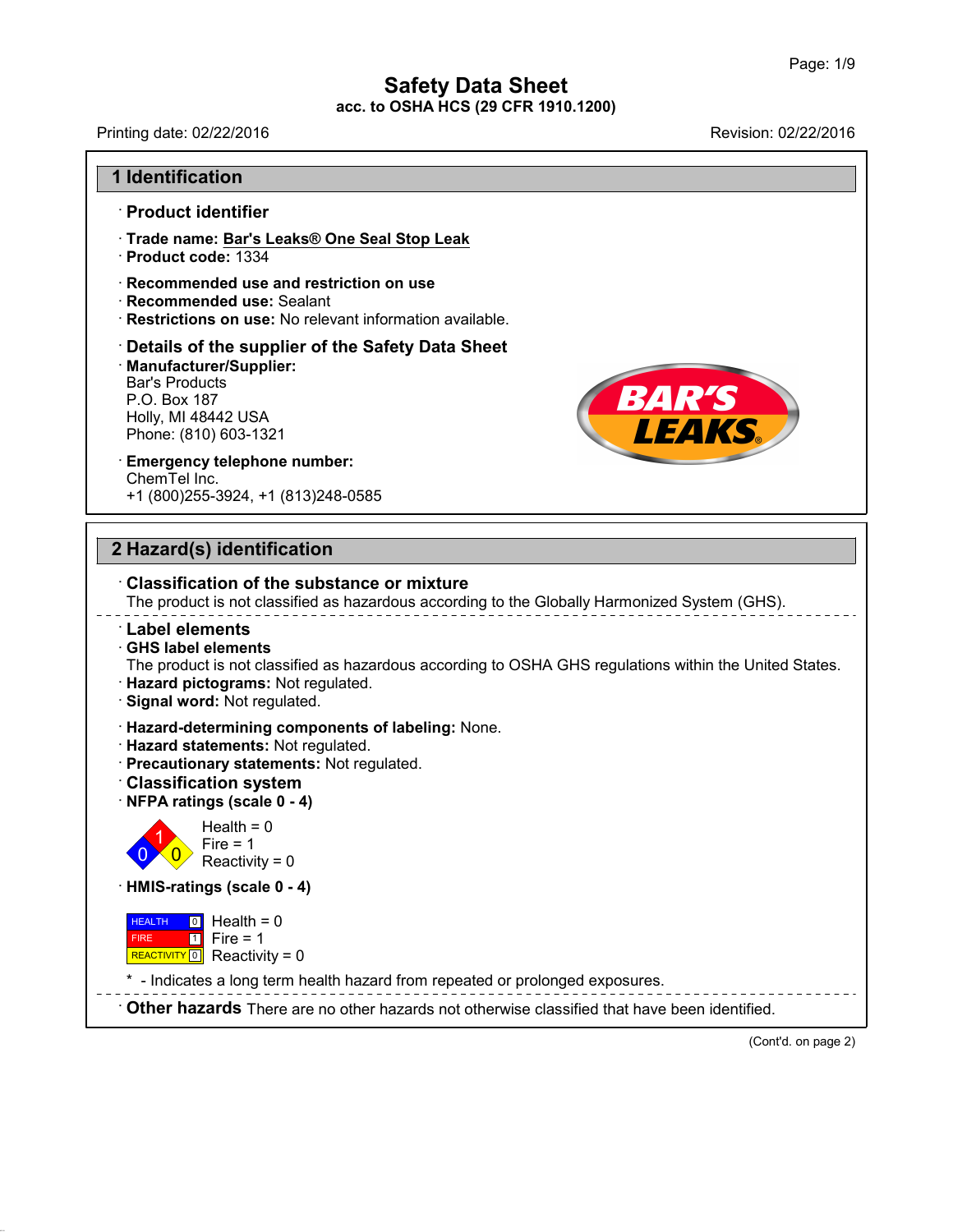Printing date: 02/22/2016 Revision: 02/22/2016

#### **Trade name: Bar's Leaks® One Seal Stop Leak**

(Cont'd. of page 1)

#### **3 Composition/information on ingredients**

#### · **Chemical characterization: Mixtures**

· **Components:** None in reportable quantities.

#### · **Additional information:**

Note L: The classification as a carcinogen need not apply if it can be shown that the substance contains less than 3 % DMSO extract as measured by IP 346 'Determination of polycyclic aromatics in unused lubricating base oils and asphaltene free petroleum fractions - Dimethyl sulphoxide extraction refractive index method', Institute of Petroleum, London. This product meets these requirements.

#### **4 First-aid measures**

#### · **Description of first aid measures**

· **After inhalation:** Supply fresh air; consult doctor in case of complaints.

· **After skin contact:**

Clean with water and soap.

If skin irritation is experienced, consult a doctor.

- · **After eye contact:**
- Remove contact lenses if worn.

Rinse opened eye for several minutes under running water. If symptoms persist, consult a doctor.

· **After swallowing:**

Rinse out mouth and then drink plenty of water.

Do not induce vomiting; immediately call for medical help.

· **Most important symptoms and effects, both acute and delayed:**

Slight irritant effect on eyes.

Nausea in case of ingestion.

Gastric or intestinal disorders when ingested.

· **Indication of any immediate medical attention and special treatment needed:**

No relevant information available.

#### **5 Fire-fighting measures**

- · **Extinguishing media** · **Suitable extinguishing agents:** Foam Gaseous extinguishing agents Fire-extinguishing powder Carbon dioxide · **For safety reasons unsuitable extinguishing agents:** Water · **Special hazards arising from the substance or mixture** Formation of toxic gases is possible during heating or in case of fire.
- · **Advice for firefighters**

#### · **Protective equipment:**

42.0.18

Wear self-contained respiratory protective device.

(Cont'd. on page 3)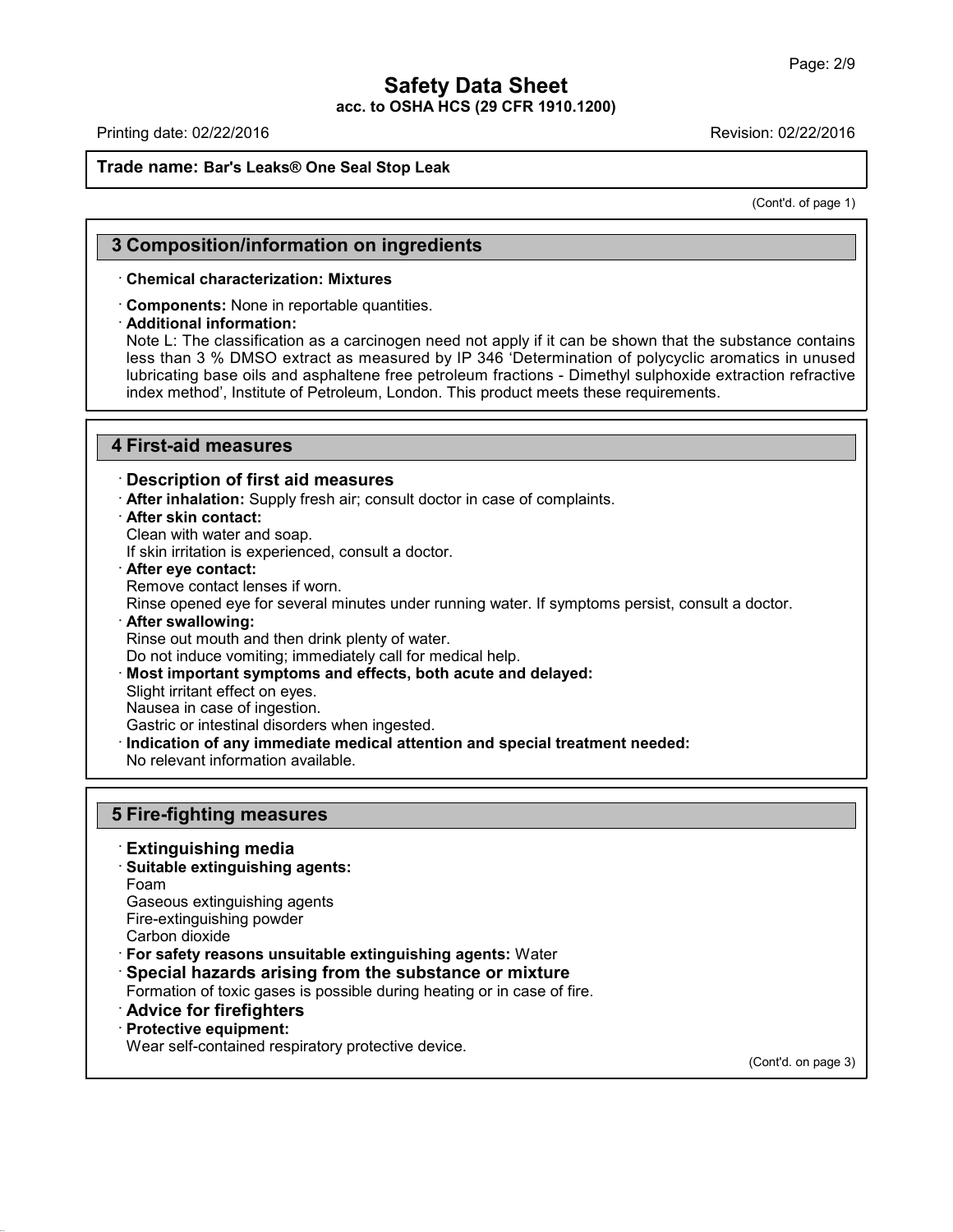Printing date: 02/22/2016 Revision: 02/22/2016

**Trade name: Bar's Leaks® One Seal Stop Leak**

(Cont'd. of page 2)

Wear fully protective suit.

### **6 Accidental release measures**

## · **Personal precautions, protective equipment and emergency procedures:**

Ensure adequate ventilation.

Wear protective equipment. Keep unprotected persons away.

For large spills, use respiratory protective device against the effects of fumes/dust/aerosol.

Particular danger of slipping on leaked/spilled product.

### · **Environmental precautions:**

Do not allow to enter sewers/ surface or ground water.

Inform respective authorities in case of seepage into water course or sewage system.

Prevent from spreading (e.g. by damming-in or oil barriers).

· **Methods and material for containment and cleaning up:**

Absorb with liquid-binding material (sand, diatomite, acid binders, universal binders, sawdust). Remove from the water surface (e.g. skim or suck off).

Dispose of the collected material according to regulations.

Send for recovery or disposal in suitable receptacles.

#### · **Reference to other sections:**

See Section 7 for information on safe handling.

See Section 8 for information on personal protection equipment.

See Section 13 for disposal information.

## **7 Handling and storage**

#### · **Handling**

- · **Precautions for safe handling:** Avoid splashes or spray in enclosed areas. Use only in well ventilated areas.
- · **Information about protection against explosions and fires:** No special measures required.

## · **Conditions for safe storage, including any incompatibilities**

· **Storage**

42.0.18

· **Requirements to be met by storerooms and receptacles:**

Avoid storage near extreme heat, ignition sources or open flame.

- · **Information about storage in one common storage facility:** Store away from foodstuffs. Store away from oxidizing agents.
- · **Further information about storage conditions:** Store in cool, dry conditions in well sealed receptacles. Keep containers tightly sealed.
- · **Specific end use(s):** No relevant information available.

(Cont'd. on page 4)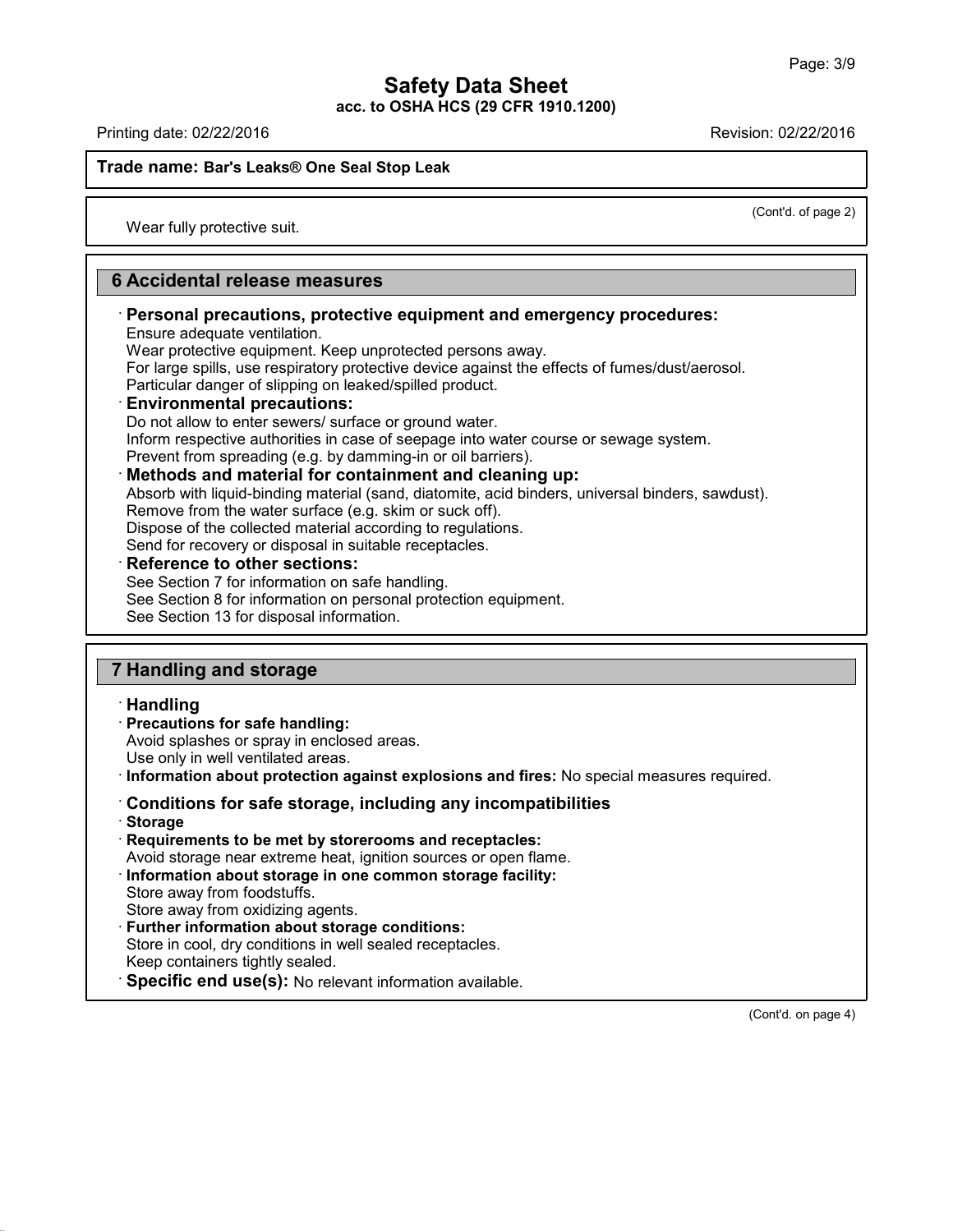## **Safety Data Sheet**

**acc. to OSHA HCS (29 CFR 1910.1200)**

Printing date: 02/22/2016 **Revision: 02/22/2016** 

42.0.18

## **Trade name: Bar's Leaks® One Seal Stop Leak**

(Cont'd. of page 3)

| <b>Control parameters</b>                                                                                         | Components with limit values that require monitoring at the workplace:                                                                      |
|-------------------------------------------------------------------------------------------------------------------|---------------------------------------------------------------------------------------------------------------------------------------------|
|                                                                                                                   | The product does not contain any relevant quantities of materials with critical values that have to be                                      |
| monitored at the workplace.                                                                                       |                                                                                                                                             |
|                                                                                                                   |                                                                                                                                             |
| <b>Exposure controls</b>                                                                                          |                                                                                                                                             |
| · Personal protective equipment:                                                                                  |                                                                                                                                             |
| · General protective and hygienic measures:                                                                       |                                                                                                                                             |
|                                                                                                                   | The usual precautionary measures for handling chemicals should be followed.                                                                 |
| Keep away from foodstuffs, beverages and feed.                                                                    |                                                                                                                                             |
| Wash hands before breaks and at the end of work.                                                                  |                                                                                                                                             |
| Do not inhale gases / fumes / aerosols.                                                                           |                                                                                                                                             |
| Avoid contact with the eyes.<br>Avoid close or long term contact with the skin.                                   |                                                                                                                                             |
| Engineering controls: No relevant information available.                                                          |                                                                                                                                             |
| <b>Breathing equipment:</b>                                                                                       |                                                                                                                                             |
| Not required under normal conditions of use.                                                                      |                                                                                                                                             |
|                                                                                                                   | Use suitable respiratory protective device when aerosol or mist is formed.                                                                  |
| For spills, respiratory protection may be advisable.                                                              |                                                                                                                                             |
| <b>Protection of hands:</b>                                                                                       |                                                                                                                                             |
| Protective gloves<br>Eye protection:                                                                              | The glove material has to be impermeable and resistant to the product/ the substance/ the preparation.                                      |
| Safety glasses                                                                                                    |                                                                                                                                             |
| <b>Body protection:</b><br>Not required under normal conditions of use.<br>Protection may be required for spills. | · Limitation and supervision of exposure into the environment No special requirements.<br>Risk management measures No special requirements. |
| 9 Physical and chemical properties                                                                                |                                                                                                                                             |
|                                                                                                                   | Information on basic physical and chemical properties                                                                                       |
| · Appearance:                                                                                                     |                                                                                                                                             |
| Form:                                                                                                             | Liquid                                                                                                                                      |
| Color:                                                                                                            | Amber colored                                                                                                                               |
| · Odor:                                                                                                           | Petroleum-like                                                                                                                              |
|                                                                                                                   | Not determined.                                                                                                                             |
| Odor threshold:                                                                                                   |                                                                                                                                             |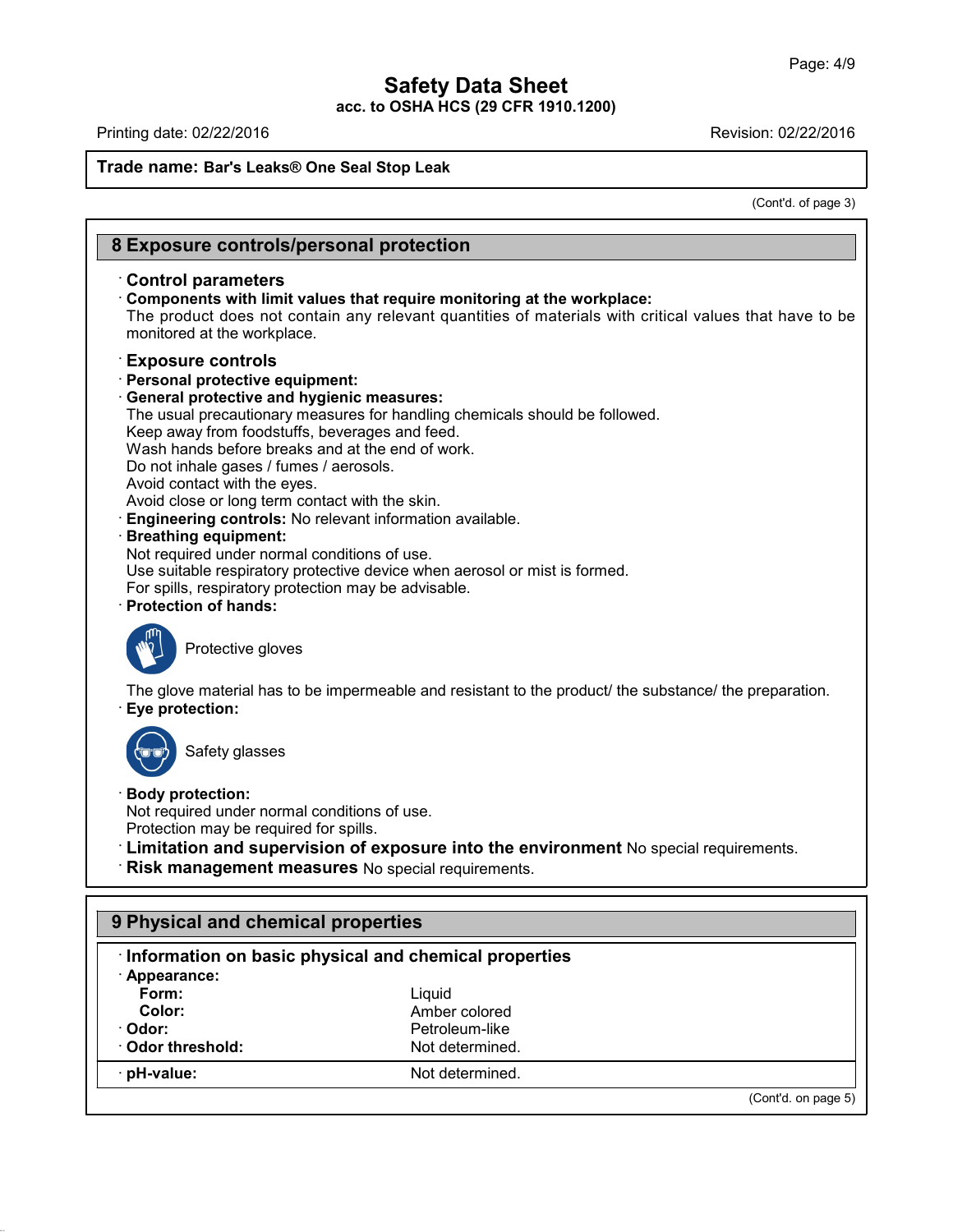$4)$ 

### **Safety Data Sheet acc. to OSHA HCS (29 CFR 1910.1200)**

Printing date: 02/22/2016 **Revision: 02/22/2016** Revision: 02/22/2016

| Trade name: Bar's Leaks® One Seal Stop Leak                                                           |                                                                                                    |                  |  |  |
|-------------------------------------------------------------------------------------------------------|----------------------------------------------------------------------------------------------------|------------------|--|--|
|                                                                                                       |                                                                                                    | (Cont'd. of page |  |  |
| <b>Melting point/Melting range:</b><br><b>Boiling point/Boiling range:</b>                            | Not determined.<br>Not determined.                                                                 |                  |  |  |
| · Flash point:                                                                                        | 224 °C (435 °F)                                                                                    |                  |  |  |
| · Flammability (solid, gaseous):                                                                      | Not applicable.                                                                                    |                  |  |  |
| · Auto-ignition temperature:                                                                          | Not determined.                                                                                    |                  |  |  |
| <b>Decomposition temperature:</b>                                                                     | Not determined.                                                                                    |                  |  |  |
| · Auto igniting:                                                                                      | Product is not self-igniting.                                                                      |                  |  |  |
| Danger of explosion:                                                                                  | Product does not present an explosion hazard.                                                      |                  |  |  |
| <b>Explosion limits</b><br>Lower:<br>Upper:<br>Oxidizing properties:                                  | Not determined.<br>Not determined.<br>Not determined.                                              |                  |  |  |
| · Vapor pressure:                                                                                     | Not determined.                                                                                    |                  |  |  |
| Density at 20 °C (68 °F):<br><b>Relative density:</b><br>· Vapor density:<br><b>Evaporation rate:</b> | $0.893$ g/cm <sup>3</sup> (7.452 lbs/gal)<br>Not determined.<br>Not determined.<br>Not determined. |                  |  |  |
| · Solubility in / Miscibility with<br>Water:                                                          | Not miscible or difficult to mix.                                                                  |                  |  |  |
| · Partition coefficient (n-octanol/water): Not determined.                                            |                                                                                                    |                  |  |  |
| · Viscosity<br>Dynamic:<br>Kinematic at 40 °C (104 °F):<br><b>Other information</b>                   | Not determined.<br>56.3 mm <sup>2</sup> /s                                                         |                  |  |  |
|                                                                                                       | No relevant information available.                                                                 |                  |  |  |

## **10 Stability and reactivity**

· **Reactivity:** No relevant information available.

· **Chemical stability:** Stable under normal temperatures and pressures.

#### · **Thermal decomposition / conditions to be avoided:**

No decomposition if used and stored according to specifications.

- To avoid thermal decomposition, do not overheat.
- · **Possibility of hazardous reactions:**

Toxic fumes may be released if heated above the decomposition point.

Reacts with strong acids and oxidizing agents.

· **Conditions to avoid:** Excessive heat.

· **Incompatible materials:** Oxidizers

· **Hazardous decomposition products:**

Carbon monoxide and carbon dioxide

42.0.18

(Cont'd. on page 6)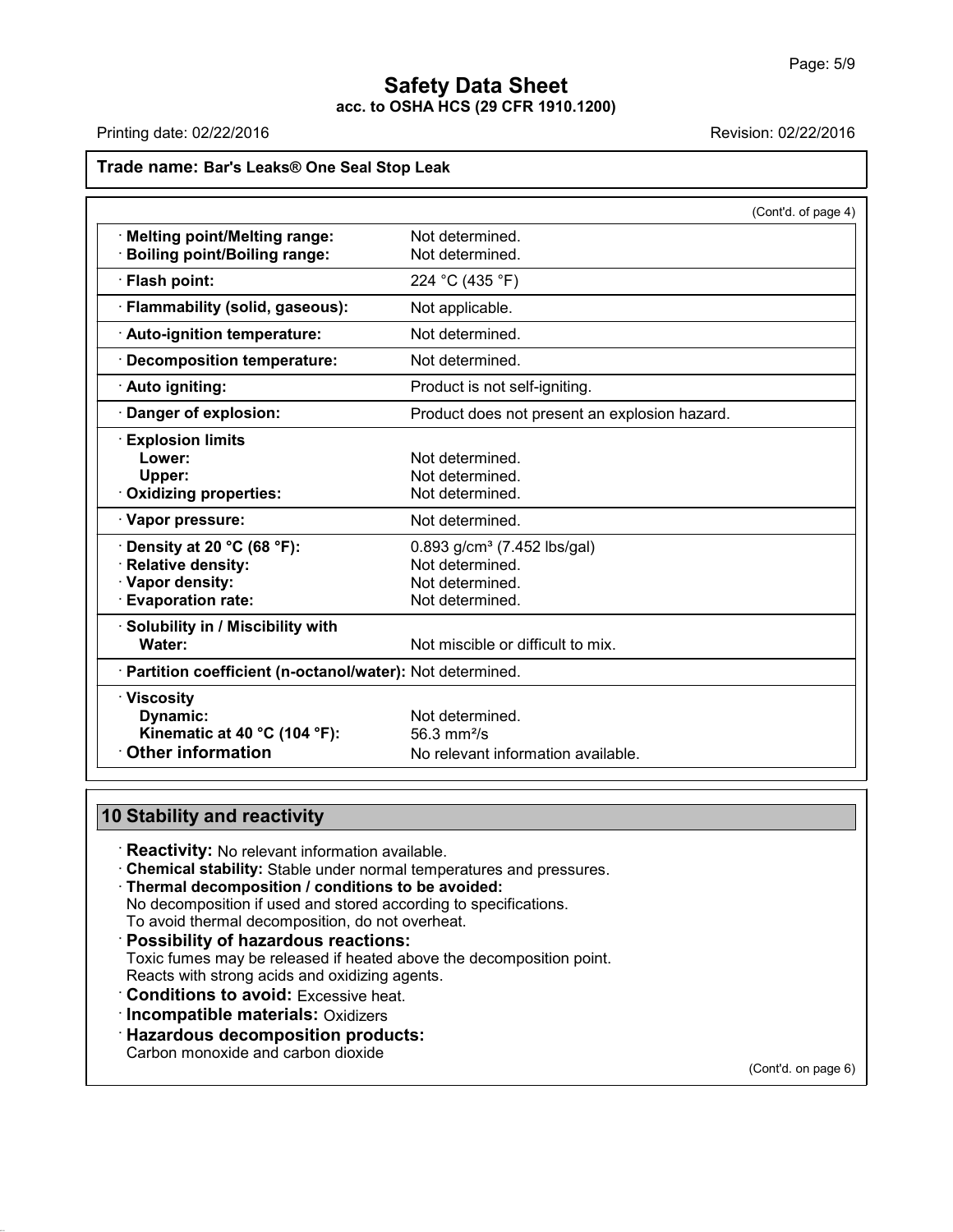## **Safety Data Sheet**

**acc. to OSHA HCS (29 CFR 1910.1200)**

Printing date: 02/22/2016 Revision: 02/22/2016

**Trade name: Bar's Leaks® One Seal Stop Leak**

(Cont'd. of page 5)

**Hydrocarbons** 

## **11 Toxicological information**

#### · **Information on toxicological effects**

- · **Acute toxicity:**
- · **LD/LC50 values that are relevant for classification:** None.
- · **Primary irritant effect:**
- · **On the skin:** Slight irritant effect on skin and mucous membranes.
- · **On the eye:** Slight irritant effect on eyes.
- · **Sensitization:** Based on available data, the classification criteria are not met.

#### · **Carcinogenic categories**

#### · **IARC (International Agency for Research on Cancer):**

None of the ingredients are listed.

#### · **NTP (National Toxicology Program):**

None of the ingredients are listed.

#### · **OSHA-Ca (Occupational Safety & Health Administration):**

None of the ingredients are listed.

· **Probable route(s) of exposure:**

Ingestion.

Eye contact.

Skin contact.

- · **Repeated dose toxicity:** No relevant information available.
- · **CMR effects (carcinogenity, mutagenicity and toxicity for reproduction)**
- · **Germ cell mutagenicity:** Based on available data, the classification criteria are not met.
- · **Carcinogenicity:** Based on available data, the classification criteria are not met.
- · **Reproductive toxicity:** Based on available data, the classification criteria are not met.
- · **STOT-single exposure:** Based on available data, the classification criteria are not met.
- · **STOT-repeated exposure:** Based on available data, the classification criteria are not met.
- · **Aspiration hazard:** Based on available data, the classification criteria are not met.

## **12 Ecological information**

· **Toxicity**

42.0.18

- · **Aquatic toxicity** No relevant information available.
- · **Persistence and degradability** No relevant information available.
- · **Bioaccumulative potential:** No relevant information available.
- · **Mobility in soil:** No relevant information available.
- · **Ecotoxical effects:**
- · **Remark:** Due to mechanical actions of the product (e.g. agglutinations), damages may occur.
- · **Additional ecological information**
- · **General notes:** Avoid release to the environment.

(Cont'd. on page 7)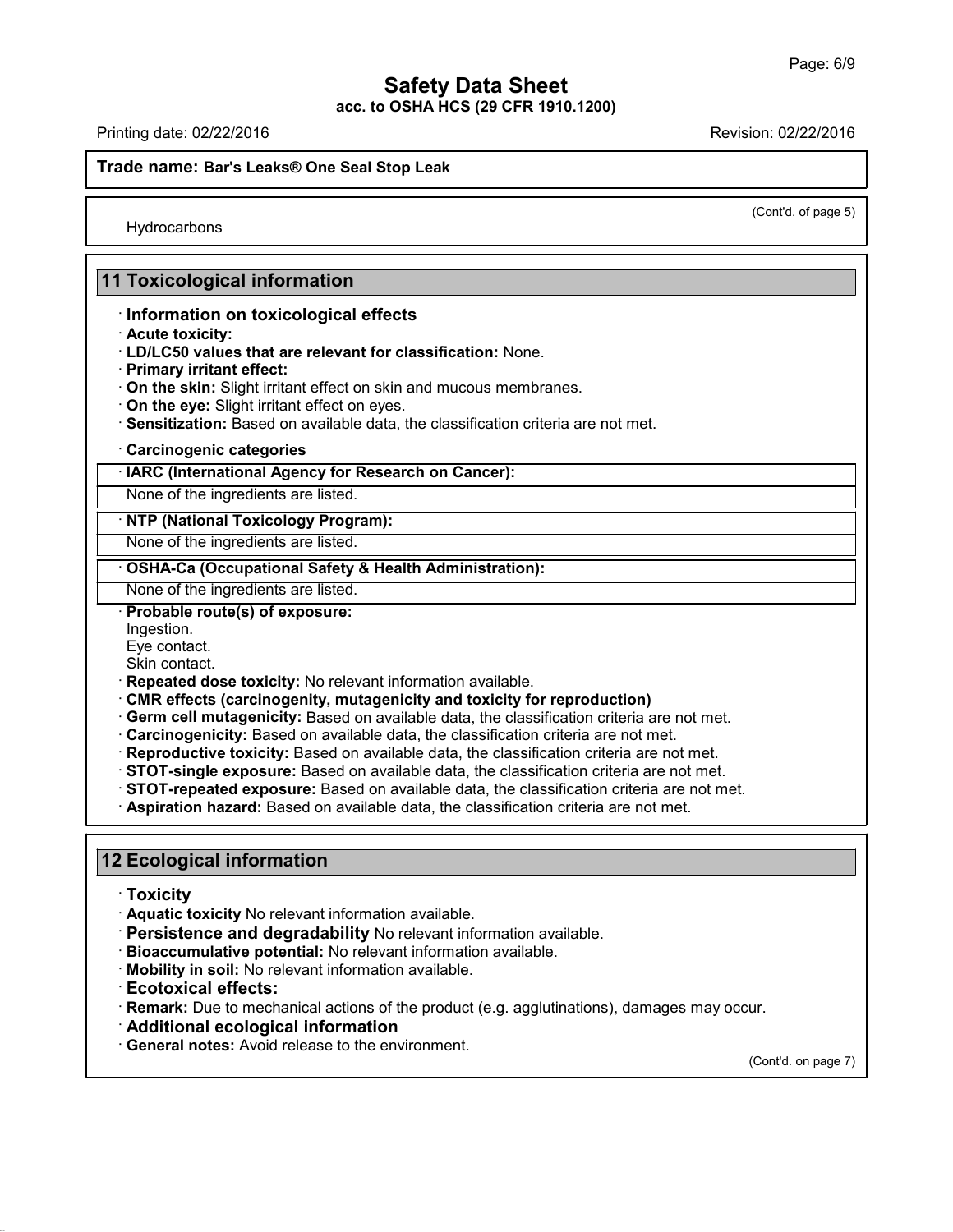Printing date: 02/22/2016 Revision: 02/22/2016

**Trade name: Bar's Leaks® One Seal Stop Leak**

(Cont'd. of page 6)

· **Other adverse effects:** No relevant information available.

### **13 Disposal considerations**

#### · **Waste treatment methods**

#### · **Recommendation:**

Contact waste processors for recycling information.

Can be burned with household garbage after consulting with the waste disposal facility operator and the pertinent authorities and adhering to the necessary technical regulations.

The user of this material has the responsibility to dispose of unused material, residues and containers in compliance with all relevant local, state and federal laws and regulations regarding treatment, storage and disposal for hazardous and nonhazardous wastes.

#### · **Uncleaned packagings**

· **Recommendation:** Disposal must be made according to official regulations.

| <b>14 Transport information</b>                                            |                 |  |  |  |
|----------------------------------------------------------------------------|-----------------|--|--|--|
| $\cdot$ UN-Number<br>· DOT, ADR, IMDG, IATA                                | Not regulated.  |  |  |  |
| $\cdot$ UN proper shipping name<br>· DOT, ADR, IMDG, IATA                  | Not regulated.  |  |  |  |
| Transport hazard class(es)                                                 |                 |  |  |  |
| · DOT, ADR, IMDG, IATA<br>· Class                                          | Not regulated.  |  |  |  |
| · Packing group<br>· DOT, ADR, IMDG, IATA                                  | Not regulated.  |  |  |  |
| $^{\cdot}$ Environmental hazards                                           | Not applicable. |  |  |  |
| <b>Special precautions for user</b>                                        | Not applicable. |  |  |  |
| Transport in bulk according to Annex II of<br>MARPOL73/78 and the IBC Code | Not applicable. |  |  |  |

### **15 Regulatory information**

· **Safety, health and environmental regulations/legislation specific for the substance or mixture**

· **United States (USA)**

· **SARA**

42.0.18

· **Section 302 (extremely hazardous substances):**

None of the ingredients are listed.

(Cont'd. on page 8)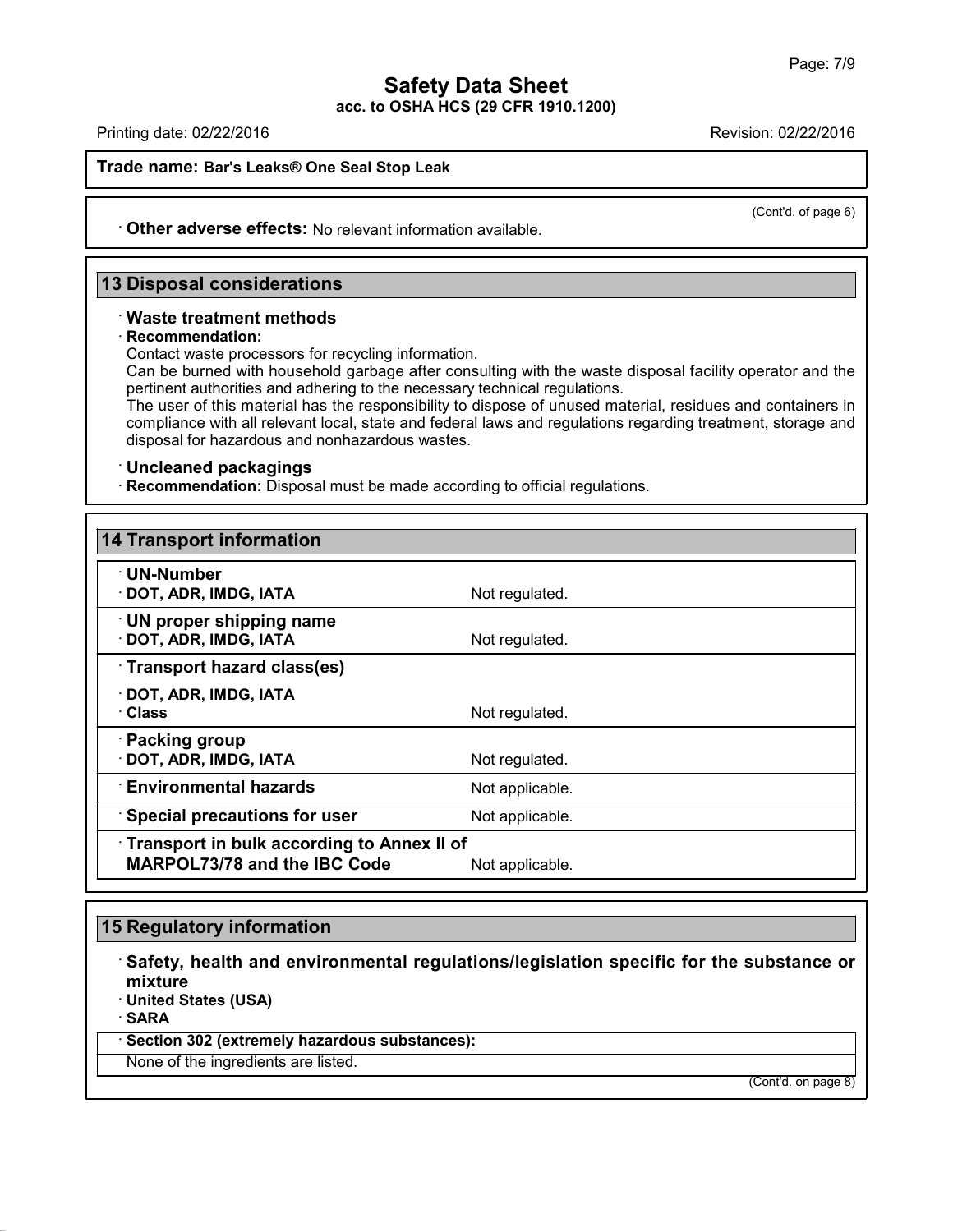## **Safety Data Sheet**

**acc. to OSHA HCS (29 CFR 1910.1200)**

Printing date: 02/22/2016 **Revision: 02/22/2016** 

**Trade name: Bar's Leaks® One Seal Stop Leak**

|                                                                                | (Cont'd. of page 7) |
|--------------------------------------------------------------------------------|---------------------|
| · Section 304 (emergency release notification):                                |                     |
| None of the ingredients are listed.                                            |                     |
| · Sections 311/312 (hazardous chemical threshold planning quantity in pounds): |                     |
| None of the ingredients are listed.                                            |                     |
| · Section 355 (extremely hazardous substances):                                |                     |
| None of the ingredients are listed.                                            |                     |
| · Section 313 (Specific toxic chemical listings):                              |                     |
| None of the ingredients are listed.                                            |                     |
| <b>TSCA (Toxic Substances Control Act)</b>                                     |                     |
| All ingredients are listed.                                                    |                     |
| · Proposition 65 (California)                                                  |                     |
| Chemicals known to cause cancer:                                               |                     |
| None of the ingredients are listed.                                            |                     |
| Chemicals known to cause reproductive toxicity for females:                    |                     |
| None of the ingredients are listed.                                            |                     |
| Chemicals known to cause reproductive toxicity for males:                      |                     |
| None of the ingredients are listed.                                            |                     |
| Chemicals known to cause developmental toxicity:                               |                     |
| None of the ingredients are listed.                                            |                     |
| Carcinogenic categories                                                        |                     |
| · EPA (Environmental Protection Agency):                                       |                     |
| None of the ingredients are listed.                                            |                     |
| · IARC (International Agency for Research on Cancer):                          |                     |
| None of the ingredients are listed.                                            |                     |
| · NIOSH-Ca (National Institute for Occupational Safety and Health):            |                     |
| None of the ingredients are listed.                                            |                     |
| · Canadian substance listings                                                  |                     |
| Canadian Domestic Substances List (DSL):                                       |                     |
| All ingredients are listed.                                                    |                     |
| Canadian Ingredient Disclosure list (limit 0.1%):                              |                     |
| None of the ingredients are listed.                                            |                     |
| Canadian Ingredient Disclosure list (limit 1%):                                |                     |
| None of the ingredients are listed.                                            |                     |
|                                                                                |                     |

## **16 Other information**

42.0.18

This information is based on our present knowledge. However, this shall not constitute a guarantee for any specific product features and shall not establish a legally valid contractual relationship.

· **Date of preparation / last revision** 02/22/2016 / -

(Cont'd. on page 9)